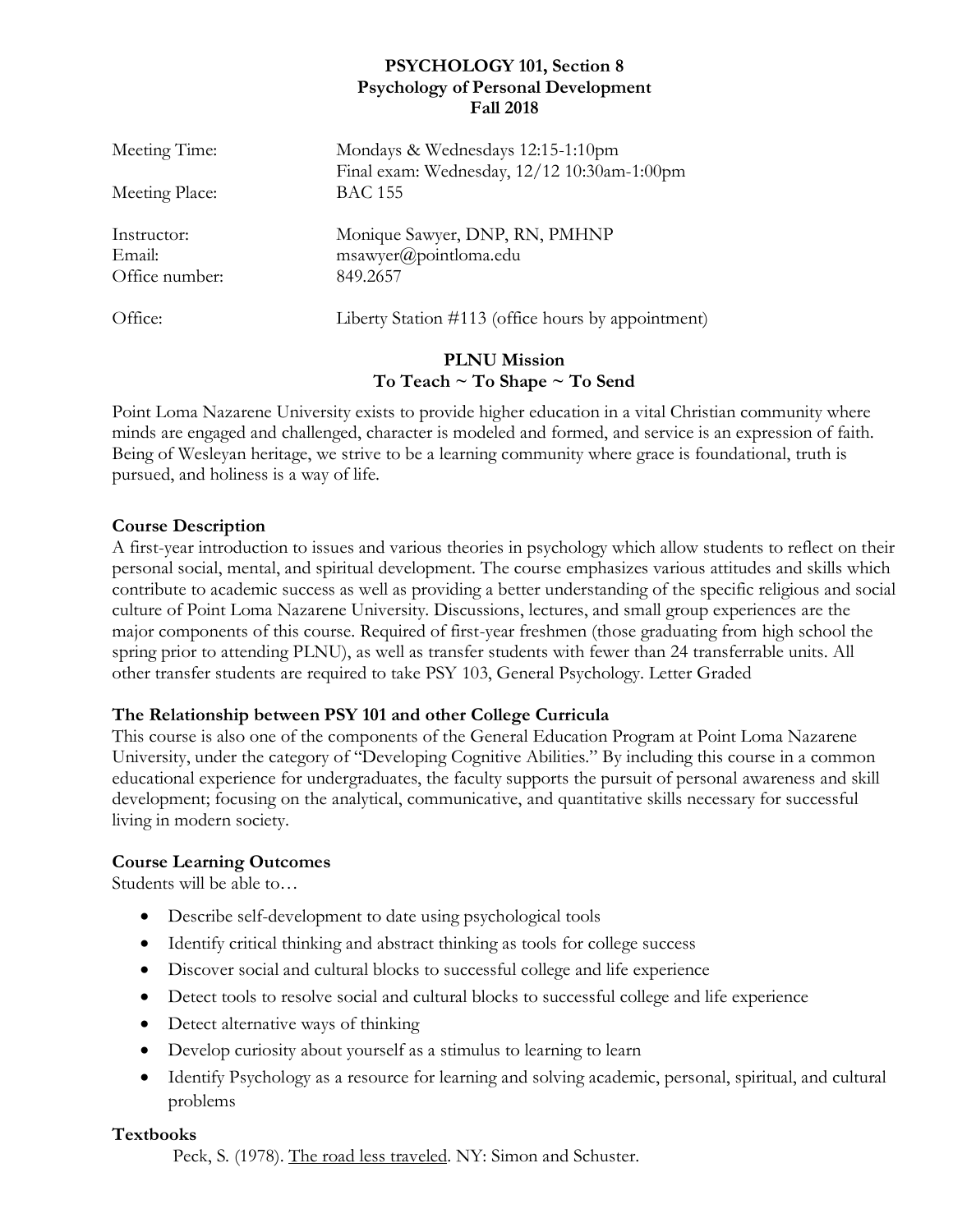Palmer, P. (2000). Let your life speak. CA: Jossey-Bass.

## **Grading**

Your final course grade will be composed of the following:

|              | Autobiography               |                |          | $25.0\%$       | 90 points  |           |
|--------------|-----------------------------|----------------|----------|----------------|------------|-----------|
|              | Small Groups                |                |          | $12.5\%$       | 45 points  |           |
|              | Exam 1                      |                |          | $12.5\%$       | 45 points  |           |
|              | Exam 2                      |                |          | $12.5\%$       | 45 points  |           |
|              | Exam 3                      |                | $12.5\%$ | 45 points      |            |           |
|              | Exam 4 (Final)              |                | $12.5\%$ | 45 points      |            |           |
|              | Papers (3 x 15 points each) |                | $12.5\%$ | 45 points      |            |           |
|              |                             |                |          | 100%           | 360 points |           |
| Grade scale: |                             |                |          |                |            |           |
|              |                             |                | A        | $93 - 100\%$   | $A -$      | 90-92.99% |
|              | $B+$                        | 88-89.99%      | B        | 84-87.99%      | $B-$       | 80-83.99% |
|              | $C+$                        | 78-79.99%      | C        | 74-77.99%      | $C$ -      | 70-73.99% |
|              | $D+$                        | $66 - 69.99\%$ | D        | $60 - 65.99\%$ | $D-$       | 50-59.99% |
|              |                             |                | F        | $0-49.99\%$    |            |           |

Your autobiography will be graded according to the following:

```
Spelling, Grammar = 10 points
```
Telling the story  $Effort/Coverage = 30 points$ Creativity  $= 20$  points

```
Interpreting the story
Effort/Coverage = 15 pointsInsight = 15 points
```
All students are expected to meet the standards for this course as set by the instructor. However, students with learning disabilities who may need accommodations should discuss options with the Academic Support Center (ASC) during the first two weeks of class. The ASC will contact professors with suggestions related to classroom needs and accommodations. Approved documentation must be on file in the ASC prior to the start of the semester.

# **Attendance**

The faculty members strongly believe that you should be exposed to all elements of PSY 101. On the other hand we realize that you might have to miss class for an emergency operation, death in the family, or some other calamity. **Therefore, you are allowed 2 absences each from small group and section classes without penalty. For each absence above 2 absences you will lose 5 points from your course grade.** For example, if you missed 2 small groups and 3 classes, you would lose 5 points from your semester grade. If you missed 3 small groups and 4 classes you would lose 15 points from your semester grade. This may not seem like a large amount but it almost always results in a significant lowering of your grade according to the grading policy.

The only excused absence occurs when you miss class due to a college-sponsored activity (approved in writing by the Academic Dean). Excused absences for serious illness (hospitalization) and other calamities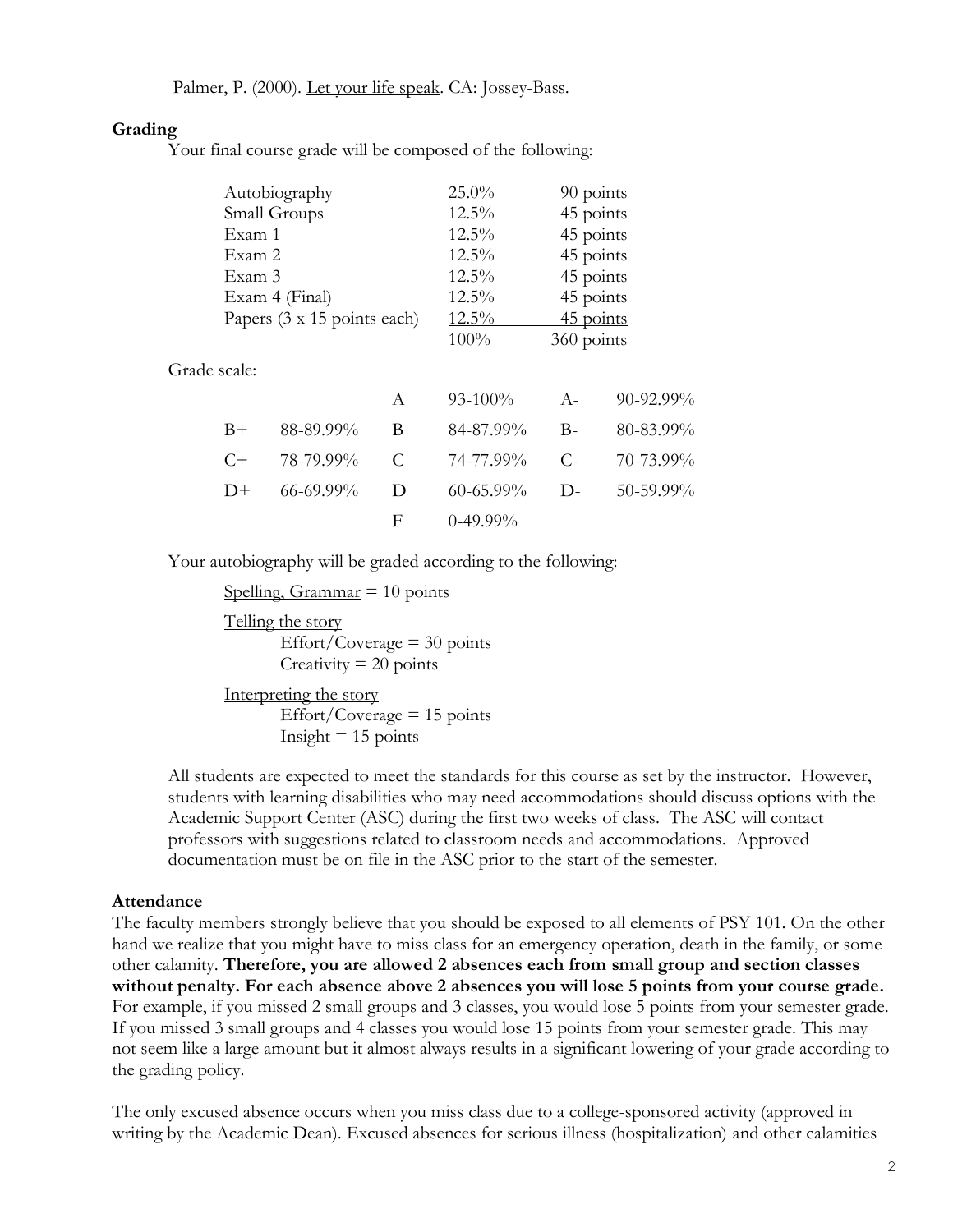are up to the discretion of the section professor. Regular and punctual attendance at all classes is considered essential to optimum academic achievement. If the student is absent from more than 10 percent of class meetings (**3 classes**), the faculty member can file a written report which may result in de-enrollment. If the absences exceed 20 percent (**6 classes**), the student may be de-enrolled without notice until the university drop date or, after that date, receive the appropriate grade for their work and participation. See Academic Policies in the Undergraduate Academic Catalog.

Students not present for a test will receive 0 points on the missed test. *If a student cannot take a test due to extreme circumstances beyond their control the professor needs to be notified prior to the examination.* If the professor is unavailable you need to email or voicemail the professor prior to the examination. If you notify the professor prior to the examination you *might* be excused.

## **Policy on Electronic Devices**

In addition to the focus on each student's "story," another aspect of PSY 101 is to introduce freshmen to the college experience. A student's classroom contribution is vital to the academic environment at Point Loma. Classroom contribution is more than just asking thoughtful questions, it also involves respectful attention to what others are saying. This is not only good because what is being said might be on a test, but it is also just a common courtesy. Although it does not need to be said to most college students, texting or playing on one's phone detracts from the classroom environment*. In PSY 101 students are not permitted to use their laptop computers, cell phones, or IPods during class.* We doubt that this will be a problem, but first-time violation of the policy will result in a 1% reduction in a student's overall PSY 101 grade, and each subsequent violation will result in a 3% reduction in a student's overall PSY 101 grade.

## **Small Group Grade**

On the next page you will see the composition of your small group grade. During week 6 you will be given a mid-term grade by your small group leader. This grade will be given to your section professor for your review. This is not your final small group grade but a preliminary check to ensure that you are completing all assignments required of you. Your final small group grade will be given to your section professor the last week of classes.

Please note that we require you to have a daily planner. If you don't already use one, the planner is especially helpful juggling social activities, and tests, etc. as you transition.

We also require that you become involved with a formal social activity on campus as soon as possible. This can include D groups, intramurals, musical groups, a varsity sport, cheer, departmental organizations, and so on.

In addition, you will receive credit for visiting your academic advisor. This is usually done during registration for next semester's courses. However, we encourage you to make a meeting with your academic advisor sooner to introduce yourself and ask any questions that you might have about your academic/life journey.

### **Final Examination Policy**

Successful completion of this class requires taking the final examination on its scheduled day. The final examination schedule is posted on the Class Schedules site. No requests for early examinations or alternative days will be approved.

### **PLNU Copyright Policy**

Point Loma Nazarene University, as a non-profit educational institution, is entitled by law to use materials protected by the US Copyright Act for classroom education. Any use of those materials outside the class may violate the law.

# **PLNU Academic Honesty Policy**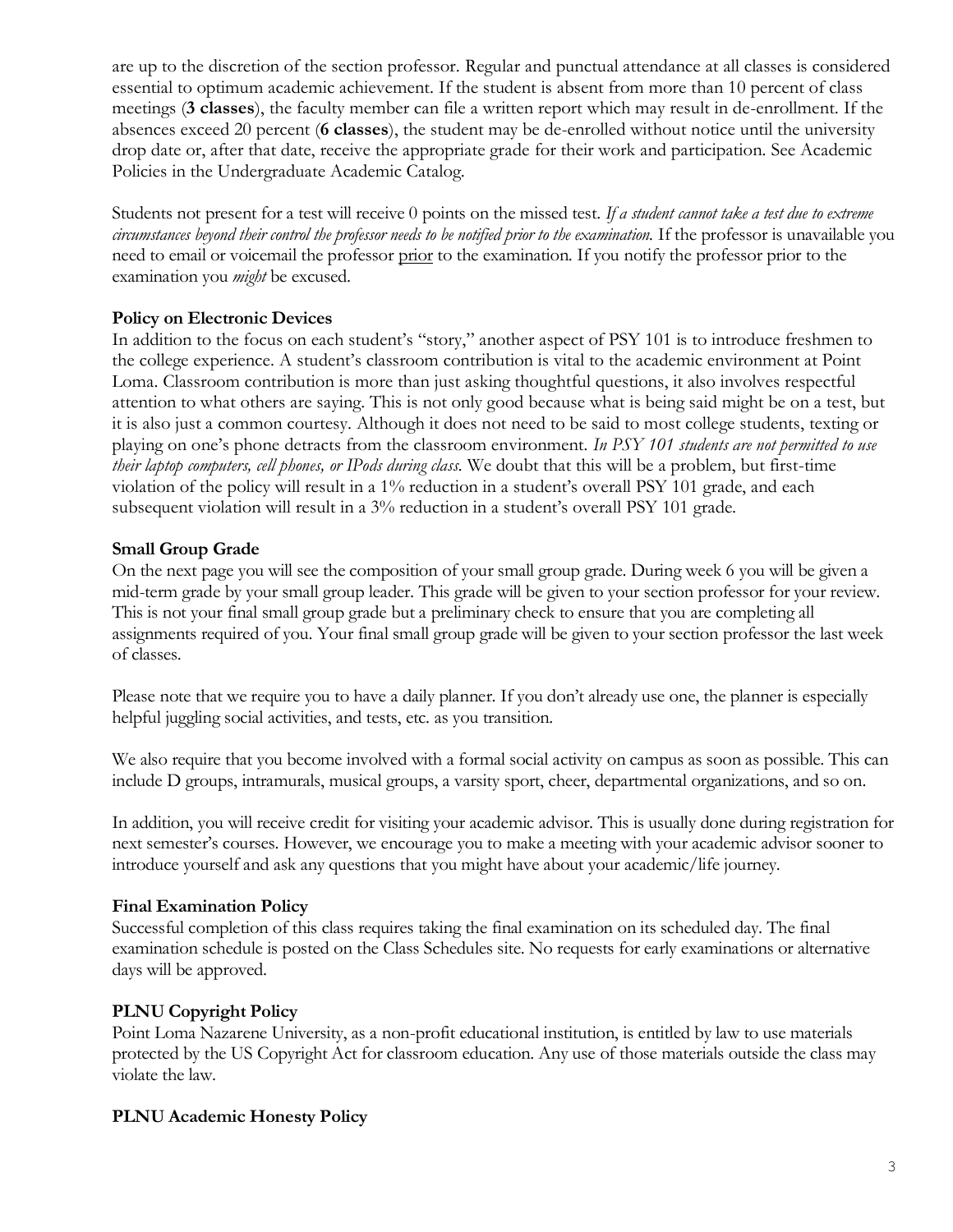Students should demonstrate academic honesty by doing original work and by giving appropriate credit to the ideas of others. Academic dishonesty is the act of presenting information, ideas, and/or concepts as one's own when in reality they are the results of another person's creativity and effort. A faculty member who believes a situation involving academic dishonesty has been detected may assign a failing grade for that assignment or examination, or, depending on the seriousness of the offense, for the course. Faculty should follow and students may appeal using the procedure in the university Catalog. See Academic Policies for definitions of kinds of academic dishonesty and for further policy information.

## **PLNU Academic Accommodation Policy**

If you have a diagnosed disability, please contact PLNU's Disability Resource Center (DRC) within the first two weeks of class to demonstrate need and to register for accommodation by phone at 619-849-2486 or by e-mail at DRC@pointloma.edu. See Disability Resource Center for additional information.

### **Semester Schedule**

| Section           | Date        | Reading                   | Assignment         |
|-------------------|-------------|---------------------------|--------------------|
| Growth & Religion | Tues $8/28$ | Syllabus                  |                    |
|                   | Wed 8/29    | StrengthsFinder results   |                    |
|                   | Mon $9/3$   | No class                  | Labor Day          |
|                   | Wed $9/5$   | Peck pp.185-208           |                    |
|                   | Mon $9/10$  | Peck pp. 208-232          |                    |
|                   | Wed $9/12$  | Palmer pp. 1-8            |                    |
|                   | Mon $9/17$  | Palmer pp. 9-36           |                    |
|                   | Wed 9/19    | Palmer pp. 37-55          | Reflection #1 due  |
|                   | Mon $9/24$  | Exam 1                    |                    |
| Discipline        | Wed 9/26    | Peck pp. 11-32            |                    |
|                   | Mon $10/1$  | Peck pp. 32-50            |                    |
|                   | Wed 10/3    | Peck pp. 51-69            |                    |
|                   | Mon $10/8$  | Peck pp. 69-77            |                    |
|                   | Wed 10/10   | Dead Poets Society        |                    |
|                   | Mon $10/15$ | <b>Dead Poets Society</b> |                    |
|                   | Wed 10/17   | Dead Poets Society        |                    |
|                   | Mon $10/22$ | Palmer pp. 56-72          | Reflection #2 due  |
|                   | Wed 10/24   | Exam 2                    |                    |
| Love              | Mon $10/29$ | Peck pp. 81-111           |                    |
|                   | Wed 10/31   | Peck pp. 111-139          |                    |
|                   | Mon $11/5$  | Peck pp. 140-160          |                    |
|                   | Wed 11/7    | Peck pp. 160-182; 312-    |                    |
|                   |             | 315                       |                    |
|                   | Mon 11/12   | Palmer pp. 73-94          | Autobiography due  |
|                   | Wed 11/14   | Exam 3                    |                    |
| Grace             | Mon 11/19   | Peck pp. 235-253          |                    |
|                   | Wed 11/21   | No class                  | Thanksgiving break |
|                   | Mon 11/26   | Peck pp. 253-271          |                    |
|                   | Wed 11/28   | Peck pp. 271-289          |                    |
|                   | Mon $12/3$  | Peck pp. 289-311          |                    |
|                   | Wed 12/5    | Palmer pp. 95-109         | Reflection #3 due  |
|                   | Wed 12/12   | Final Exam                |                    |